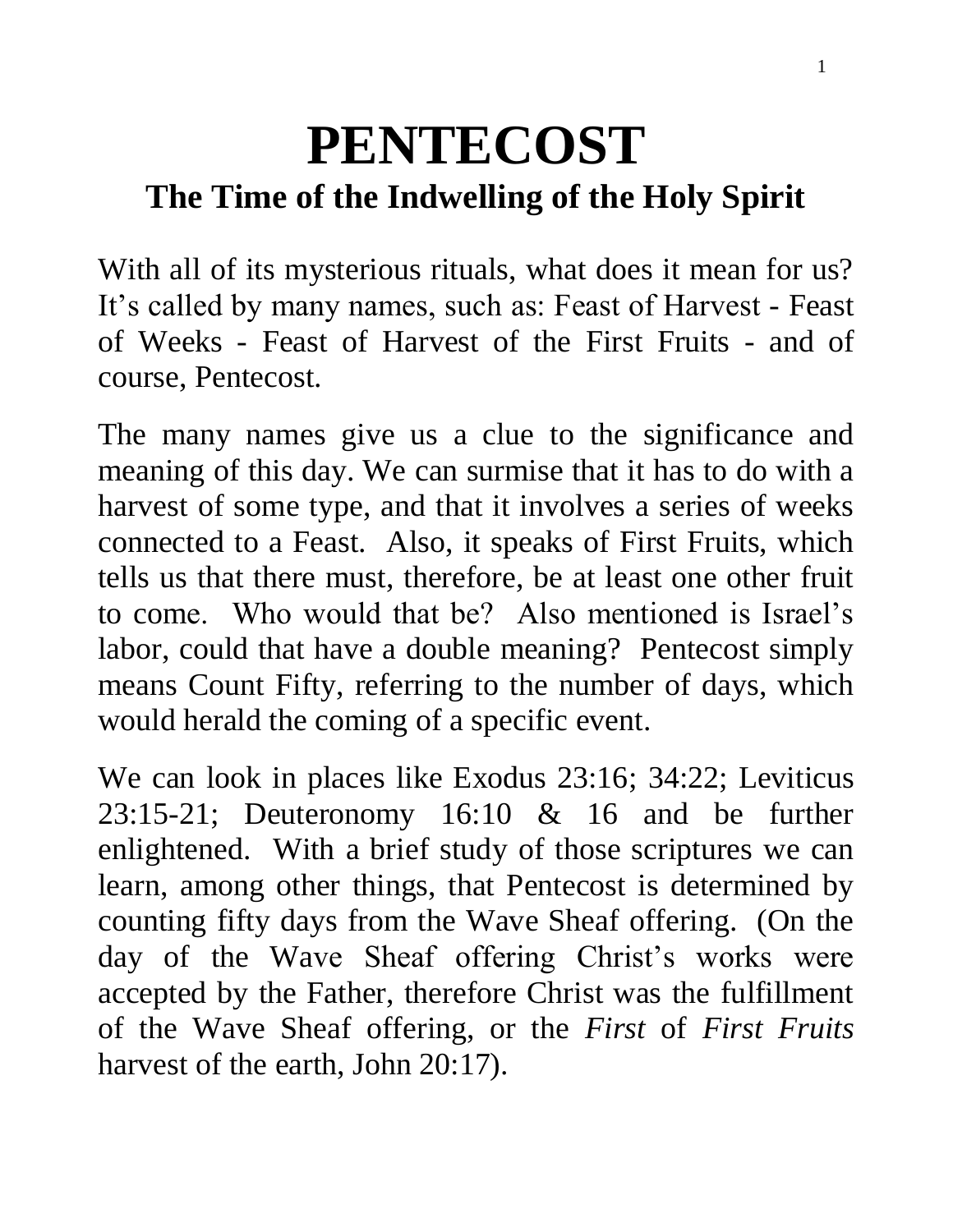We learn that from the start of the harvest at the Wave Sheaf offering to the day of Pentecost are seven Sabbaths complete. This is the time of the barley and wheat harvest, which represents Israel's labor, those of the First fruits.

# **The Significance of Leavening**

They were given specific instructions for offerings and sacrifices to be performed on this day. Oddly, one was to bake two loaves of bread made of fine flour *with leavening*. Leavening symbolizes contamination, evil or sin. Therefore, it is forbidden to be used on threat of excommunication, as an offering to God, when the offering represents God. (Christ) (Ex. 12:15  $\&$  23:18). Knowing this, why would anyone use leavened bread for the Lord's Supper? Remember, Christ never sinned.

Other than the peace offering in Leviticus 7:13 (representing the one making the offer), Pentecost is the only time leavening is allowed in an offering to God. In this offering the loaves represent the Church in the wilderness, (Israel) and the New Testament Church, neither of which has yet attained sinless perfection.

# **The Significance of the Number Fifty**

Every *fiftieth* year was a year of Jubilee, a time of release. All debts were cancelled, slaves were set free and liberty was proclaimed through out the land. Land was returned to its rightful owner, an opportunity for a *new beginning* for all. Read Leviticus 25.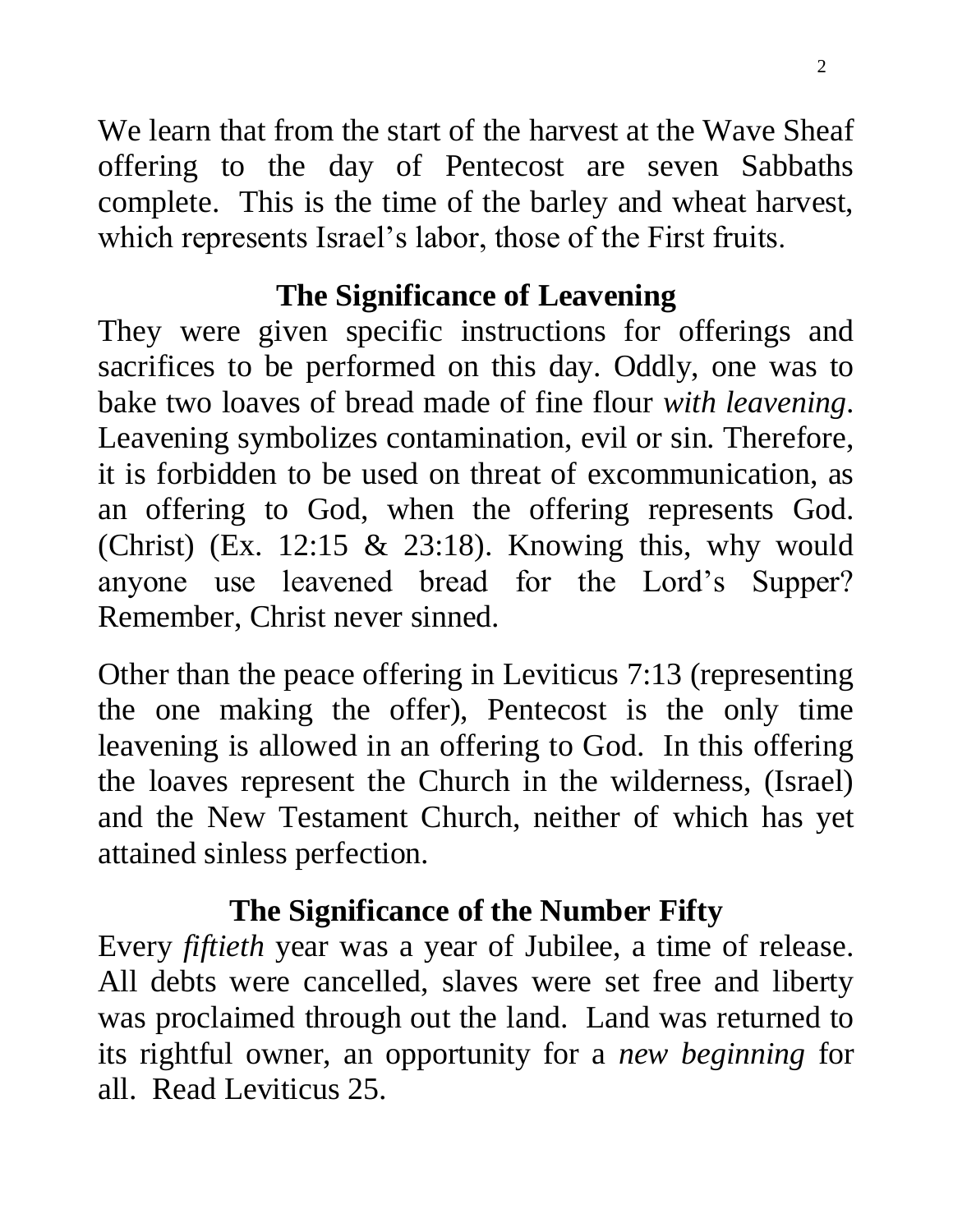Priests were typically retired at *age 50*, their work completed, a kind of *new beginning* for them.

The first Pentecost observed by Israel was at Mt. Sinai, which was *fifty days* after they left Egypt (Ex. 19:16). They were given a *new beginning* and were no longer the slaves of Egypt. Pentecost is a precursor and promise of the ultimate Jubilee for all mankind.

The *fiftieth day* was when the nation of Israel agreed to the torah and a conditional (bilateral) Covenant of material blessings was ratified in blood (Ex. 24:6-8).

Israel did not fully understand this festival and many times during their history they forgot it, but God didn't. They may have considered this Feast to be merely a memorial of the covenant between them and God, not realizing that it was a rehearsal of a much more important and triumphal event to come. This future event was spoken of in Joel 2, alluded to in John 16:7, Acts 1:8 and many other places.

#### **A Permanent Commemoration**

Pentecost is a statute forever and it was to be observed in all their dwellings and throughout all their generations.

Fifty days after the Wave Sheaf Offering (Lev. 23:15) we read in Acts 2:1 that the Apostles were gathered together in observance of Pentecost. The power and might displayed at the first Pentecost was similarly displayed again, but this time the power from on high became available to all mankind.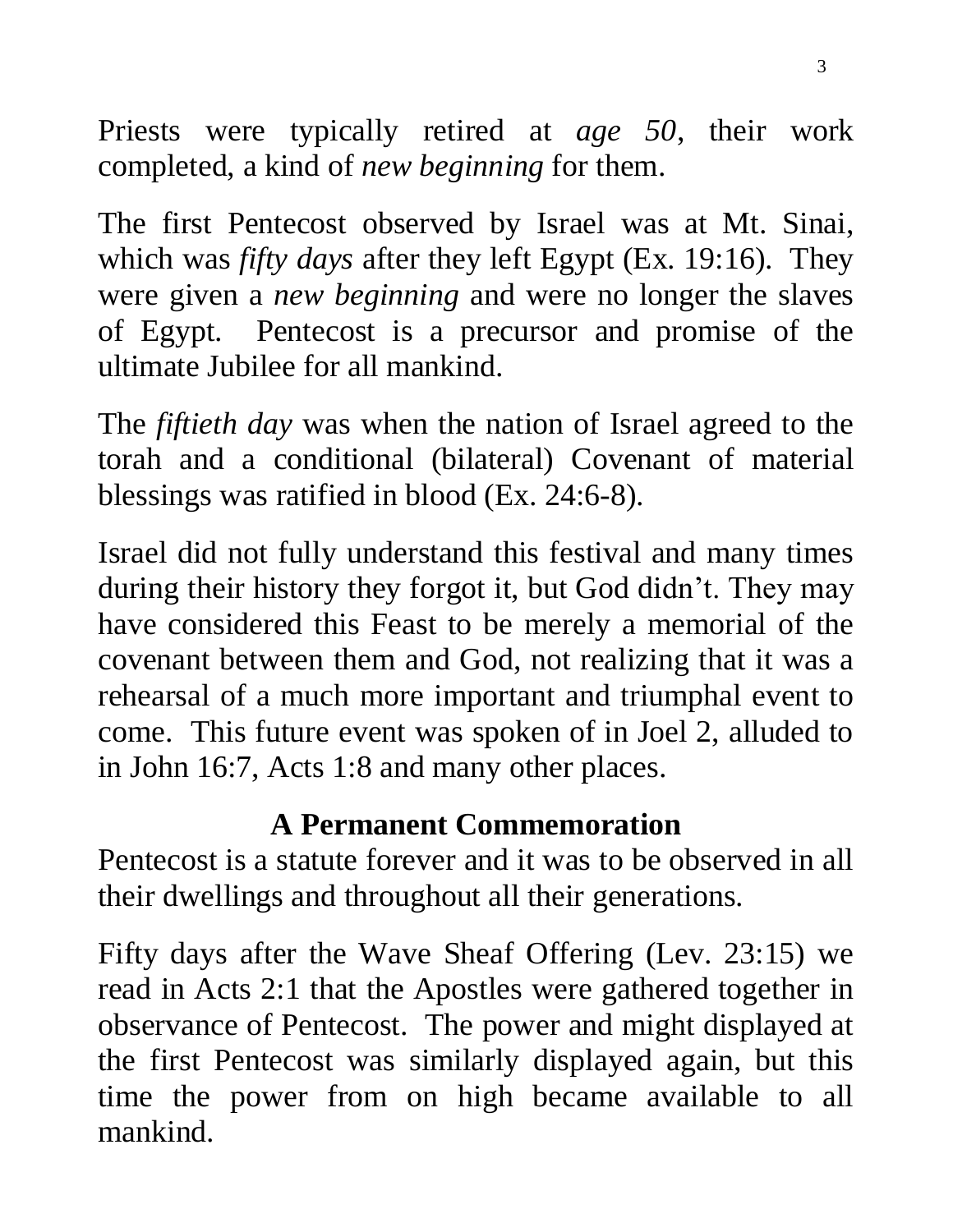#### **The Coming of the Promise**

We are reminded of Christ's words in Luke 24:49. "And, behold, I send the promise of my Father upon you; but *tarry ye in the city of Jerusalem, until ye be endued with power from on high.*" The next step in future events that Pentecost pointed to was about to happen, and Jesus knew it. And it happened *exactly 50 days* from the Wave Sheaf offering.

## **Power From on High**

From then on everything was different. No longer would the Apostles run and hide, but would stand firm, speaking out for the truth of the word of God, even in the face of death. The power from on high had come and a *new beginning* had been given to mankind. The regenerated man was no longer a slave to sin and now had the ever-present power of the Holy Spirit as his source of strength. A worthy prayer might be to ask God to help us fully comprehend the great power we have available to us because Pentecost came!

Paul reminds us in II Timothy 1:6-7, "Wherefore I put thee in remembrance that thou *stir up* the gift of God, which is in thee by the *putting on of my hands* (as in laying on of hands at baptism)*.* For God hath not given us the spirit of fear; but of *power*, and of *love*, and of a *sound mind*."

#### **Who Are the First Fruits?**

In I Corinthians 15:20 Paul tells us: "But now is Christ risen from the dead, and become the *firstfruits* of them that slept," Christ was the first of God's harvest of the earth. James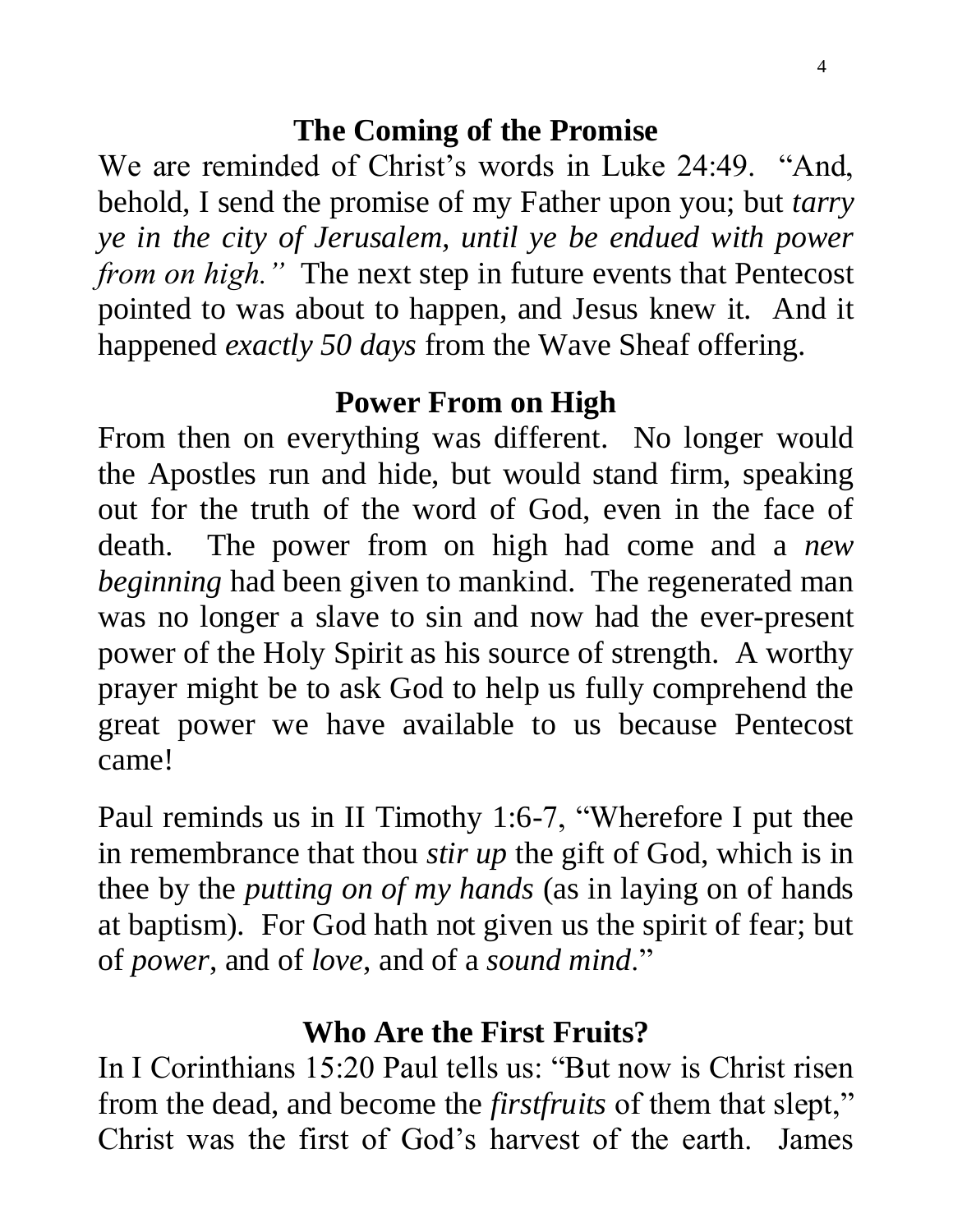tells us that we also, "…are a kind of *firstfruits*--" (James 1:18).

From Exodus to Revelation we read that the *firstfruits* of all things belong to God. Then in Romans 8:9, we read: "Now if any man have not the Spirit of Christ, he is none of his." If all *firstfruits* belong to God, and those who have the Spirit of Christ belong to God, then wouldn't the *First Fruits* and those with the Spirit be the same? Then who are the fruits that come after the First Fruits? Without going into too much detail in this study, it can be said that they are those of the fall harvest who are resurrected after the 1000 years mentioned in Revelation 20:5. God has not forgotten them, the dry bones of Ezekiel 37 aptly describe a physical resurrection and there will be others as well.

The book of Romans gives us a further description of the First Fruits:

5 "For they that are after the flesh do mind the things of the flesh; but they that are after the Spirit the things of the Spirit.

6 "For to be carnally minded is death; but to be spiritually minded is life and peace."

Continuing in verses 9-14:

9 "But ye are not in the flesh, but in the Spirit, if so be that the Spirit of God dwell in you. Now if any man has not the Spirit of Christ, he is none of his.

10 "And if Christ be in you, the body is dead because of sin; but the Spirit is life because of righteousness.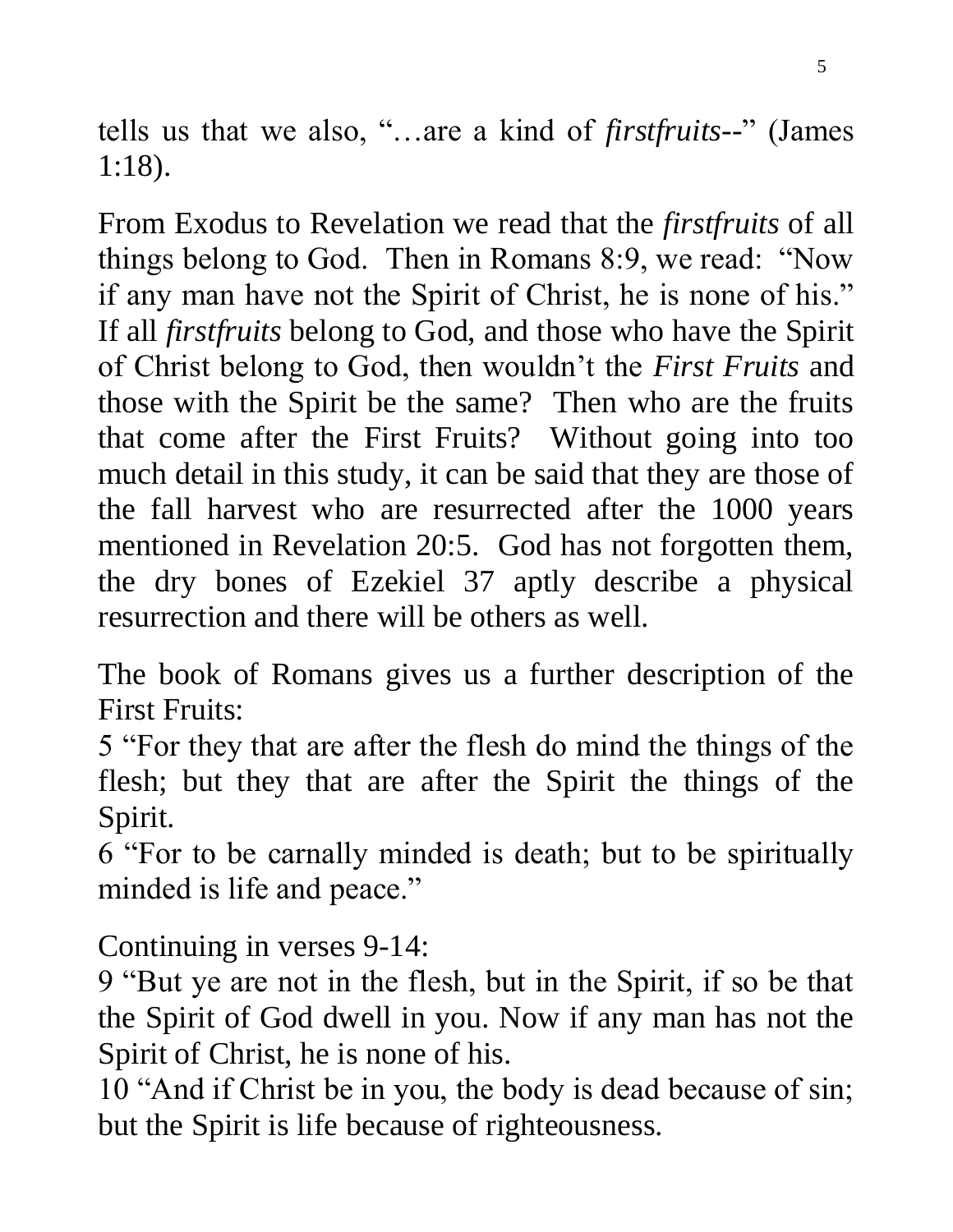11 "But if the Spirit of him that raised up Jesus from the dead dwell in you, he that raised up Christ from the dead shall also quicken your mortal bodies by his Spirit that dwells in you.

12 "Therefore, brethren, we are debtors, not to the flesh, to live after the flesh.

13 "For if ye live after the flesh, ye shall die: but if ye through the Spirit do mortify the deeds of the body, ye shall live.

14 "For as many as are led by the Spirit of God, they are the sons of God."

Just as the tree of the knowledge of good and evil brought death, the Holy Spirit has brought life.

## **Now the Question Is**

How does one obtain this Holy Spirit that gives eternal life? Christ tells us in Luke 11:13, "If ye then, being evil, know how to give good gifts unto your children: how much more shall your heavenly Father give the Holy Spirit to them that *ask him*?"

But is it really that simple? Is there more to it? Well, yes, Peter tells us to repent and be baptized to receive the Holy Spirit (Acts 2:38). So, one must be sincere and willing to change.

Also, in Acts 5:32 AMP we read: "And we are witnesses of these things, and the Holy Spirit is also, Whom God has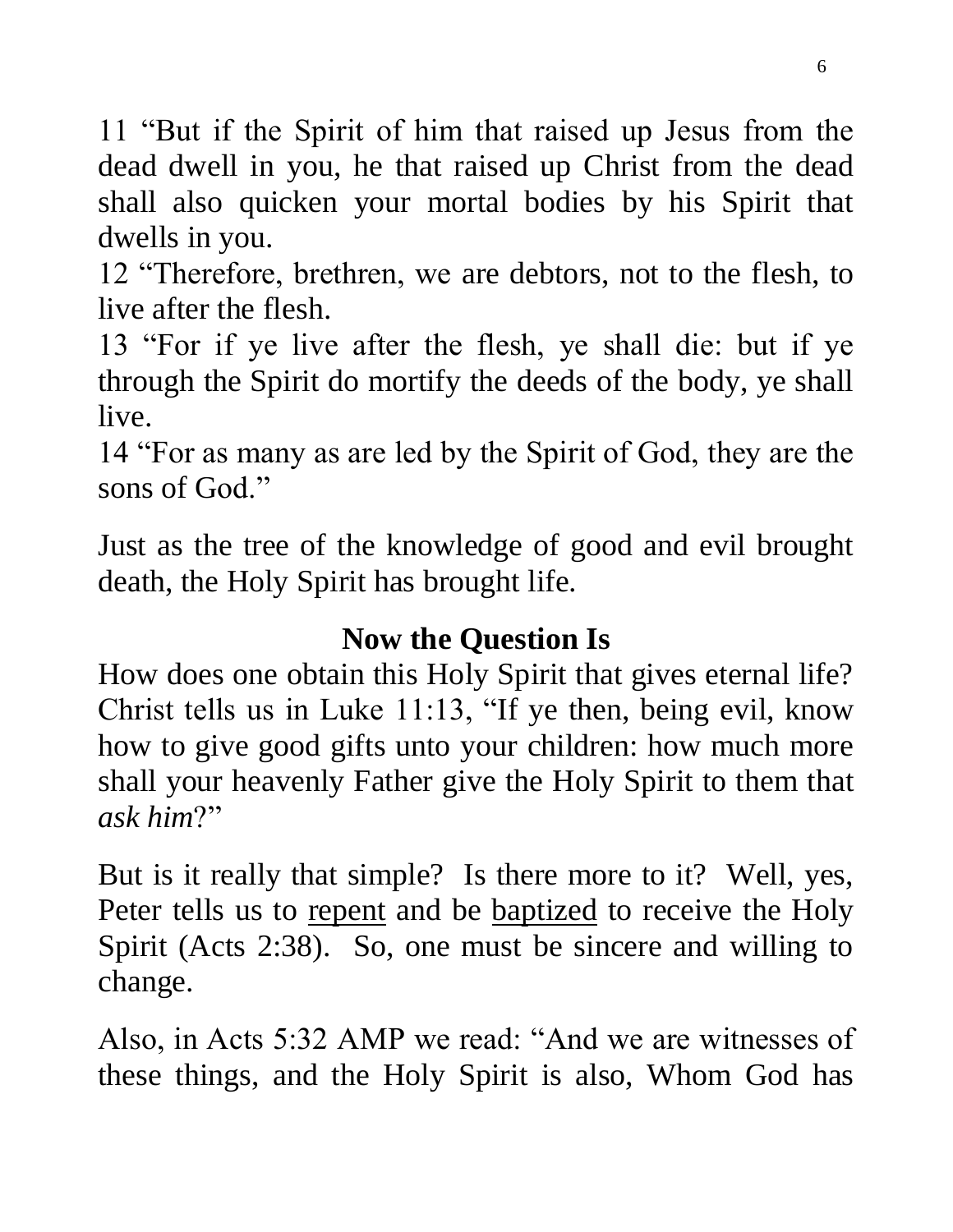bestowed on those who *obey* Him." So obedience is also a key factor.

## **The New Covenant Prophesied and Explained**

Do not think that you can obtain the Holy Spirit and remain unchanged. Read Ezekiel 36:26-27. "A new heart also will I give you, and a new spirit will I put within you; and I will take away the stony heart out of your flesh, and I will give you an heart of flesh.

27 "And I will put *my spirit* within you, and cause you to walk in my statutes, and ye shall keep my judgments, and do them."

Jeremiah backs up Ezekiel in Jeremiah 31:31-33.

31 "Behold, the days come, saith the LORD, that I will make a *new covenant* with the house of Israel, and with the house of Judah:

32 "Not according to the covenant that I made with their fathers in the day that I took them by the hand to bring them out of the land of Egypt; which my covenant *they* brake, although I was an husband unto them, saith the LORD:

33 "But this shall be the covenant that I will make with the house of Israel; after those days, saith the LORD, I will put *my law* (same law, why change perfection? Ps. 19:7) in their inward parts, and write it in their hearts; and will be their God, and they shall be my people."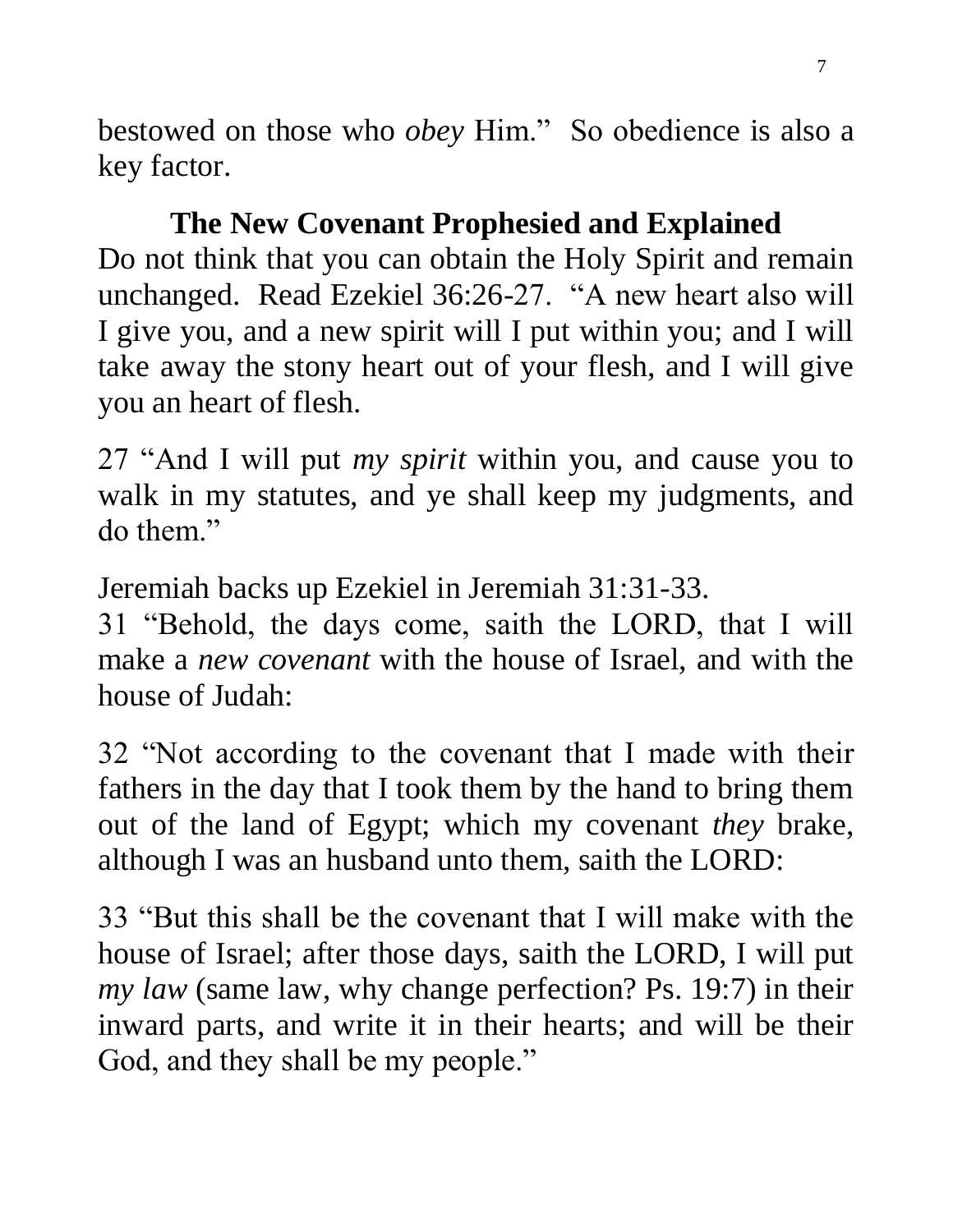And it is confirmed in Hebrews 8:10. "For this is the covenant that I will make with the house of Israel after those days, saith the Lord; I will put *my laws* into their *mind,* (understanding) and write them in their *hearts:* (desire to obey) and I will be to them a God, and they shall be to me a people."

## **Did You Notice the New Covenant Did Not Change or Cancel God's law?**

If someone tells you that the New Covenant did away with God's law, remember the words of Isaiah:

"To the law and to the testimony: if they speak not according to this word, it is because there is no light in them" (Isa. 8:20).

But some may ask, wasn't He speaking specifically to Israel (and Jews) only? Perhaps we should let the word of God answer that.

As Christians, are we the sons of Abraham and a part of his generations (Gal. 3:7)?

As Christians are we Abraham's descendants and heir to the promise (Gal. 3:27-29)?

As Christians are we children of the promise the same as Isaac (Gal. 4:28)?

As Christians are we guaranteed the promise given to all descendants of Abraham whether they are by faith or by the law (Rom. 4:16)?

As Christians is there neither Jew nor Greek---but all are one in Christ (Gal. 3:28)?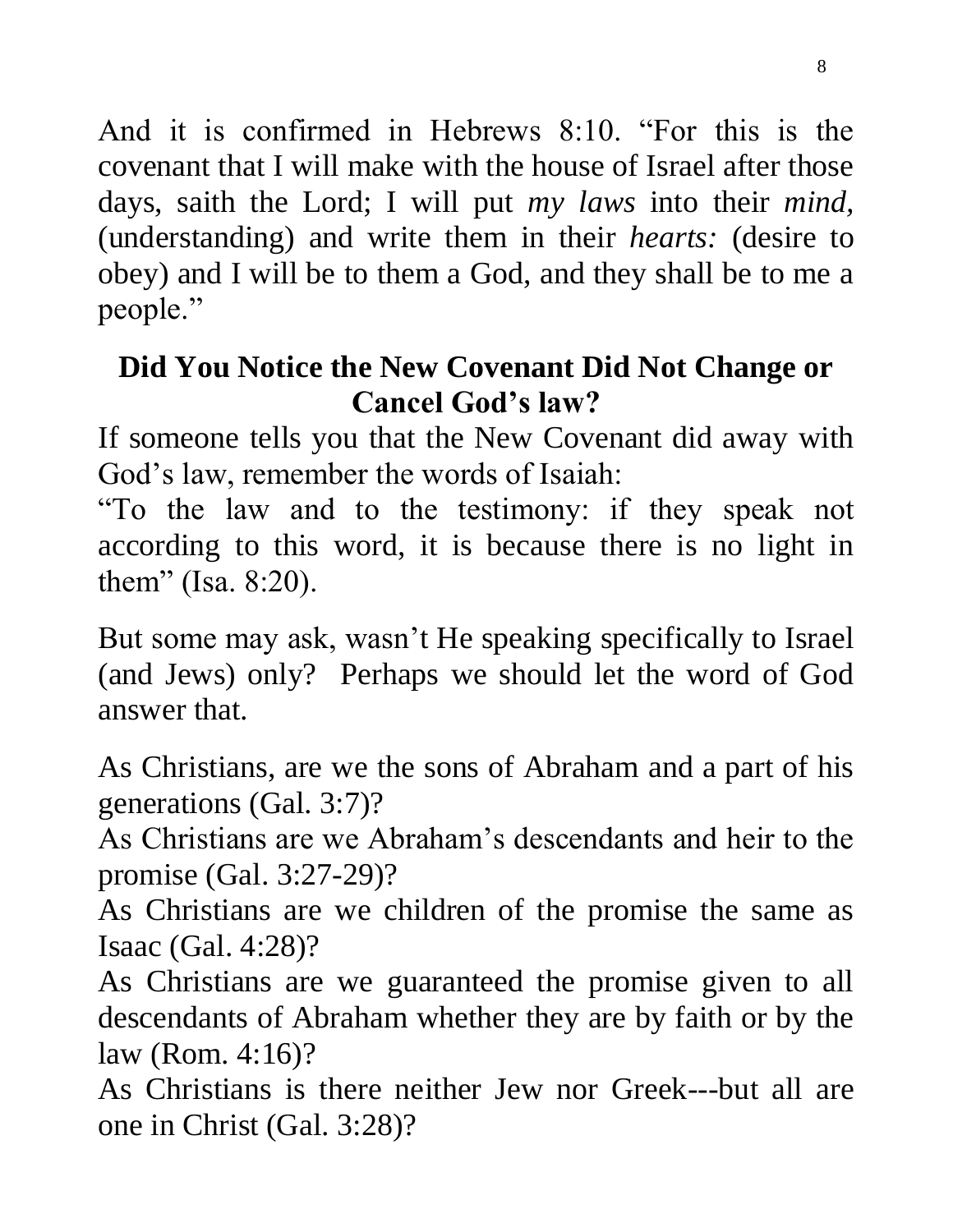As Christians are we admonished to worship in spirit and in truth (John 3:23-24)?

As Christians, are we to live by every word of the Lord (Duet. 8:3)?

Is there coming a time when all mankind will be required to keep His Appointed Times (Isa. 66:23; Zech. 14:16)?

Considering these verses, how could we not know that we, as Christians, are the first fruits of spiritual Israel, the chosen of God, with His laws written in our hearts?

We are told that: "by their fruits ye shall know them." What fruit should we as firstfruits bear? Shouldn't we look to the word for direction?

Galatians 5:22-26 describes the fruit we expect to see manifested in us as well as others:

"But the fruit of the Spirit is love, joy, peace, longsuffering (forgiveness), gentleness, goodness (decency), faith (let's not skip over those words, think on them).

23 "Meekness (submissiveness), temperance (self-control): against such there is no law.

24 "And they that are Christ's have crucified the flesh with its affections and lusts.

25 "If we live in the Spirit, let us also walk in the Spirit (not in the flesh).

26 "Let us not be desirous of vainglory, provoking one another, envying one another."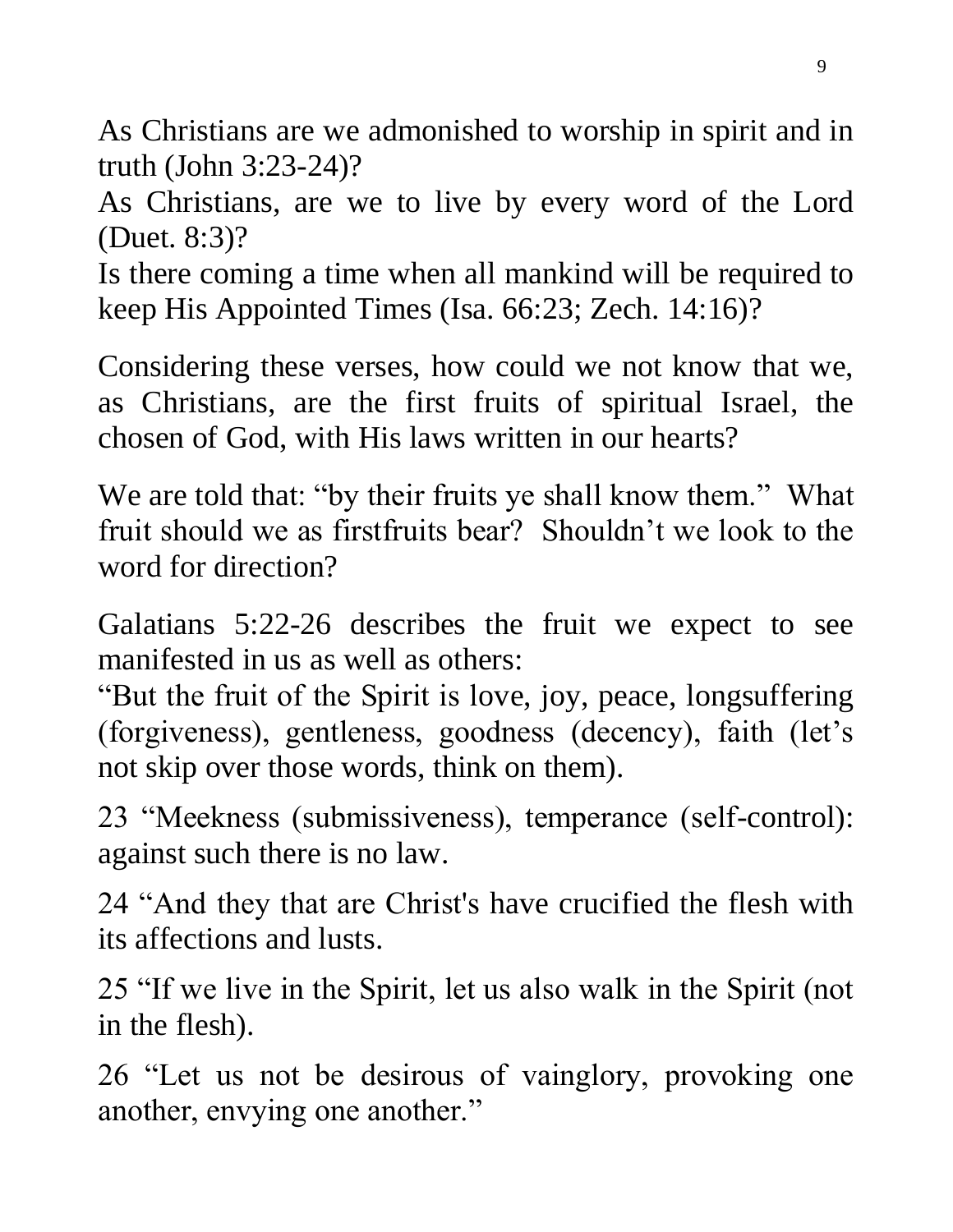And in Ephesians 5:9-11,

"For the fruit of the Spirit is in all goodness and righteousness and truth;

10 "Proving what is acceptable unto the Lord. (We are given a love for the truth [II Thess. 2:10]).

11 "And have no fellowship with the unfruitful works of darkness, but rather reprove them." (Choose your company carefully; speak out when it's appropriate).

Now let's ponder Philippians 1:9-11.

"And this I pray, that your love may abound yet more and more in knowledge and in all judgment; (ye shall know the truth and the truth shall make you free).

10 "That ye may approve things that are excellent; that ye may be sincere and without offence till the day of Christ;

11 "Being filled with the fruits of righteousness, which are by Jesus Christ, unto the glory and praise of God."

Don't be discouraged, it doesn't come all at once; it's a learning process. We will fall, but we only fail when we don't get up. Let's meditate on the good advice from the letter to the Philippians found in chapter four.

## **A Recipe for Mental Health**

"Finally, brethren, whatsoever things are true, whatsoever things are honest, whatsoever things are just, whatsoever things are pure, whatsoever things are lovely, whatsoever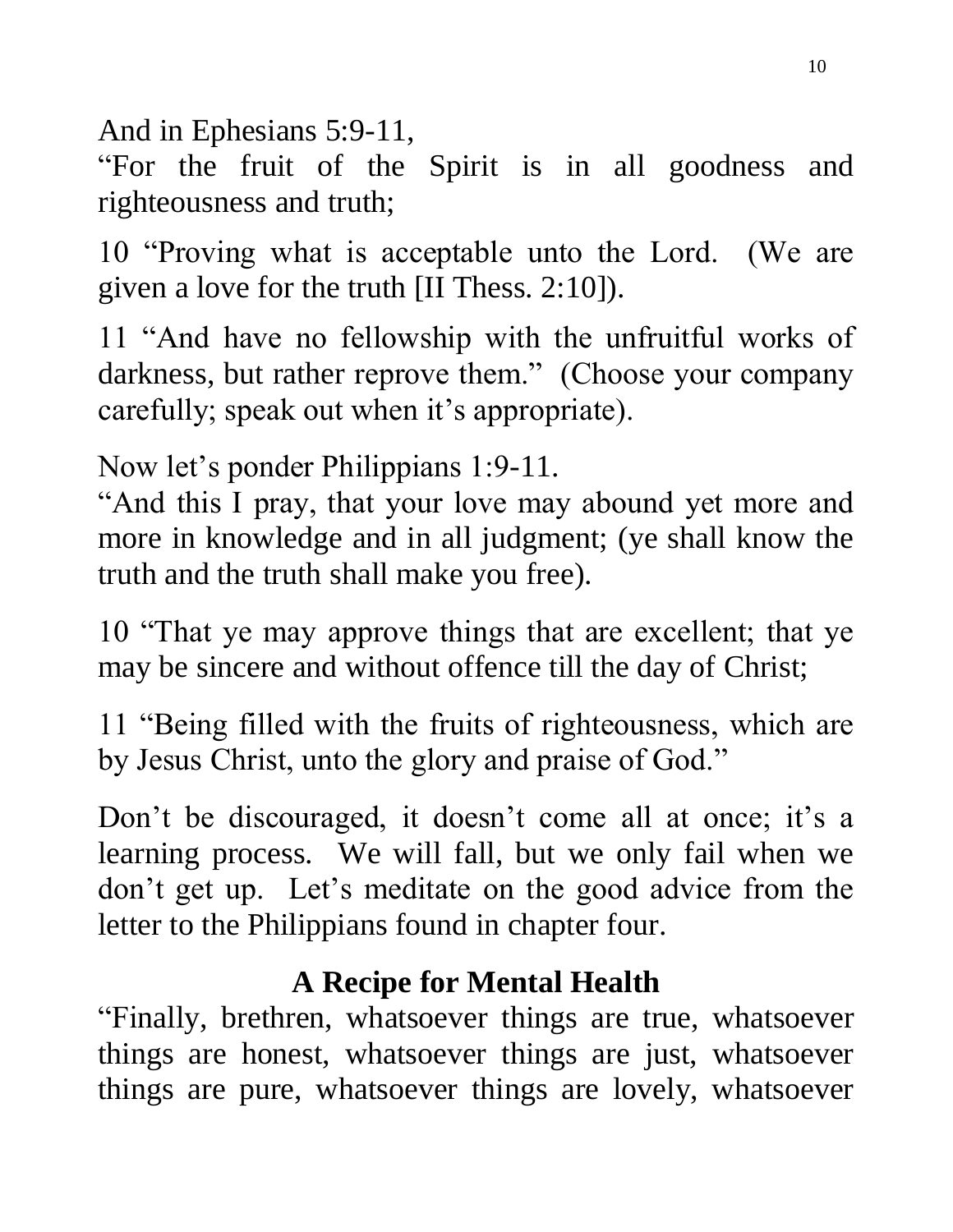things are of good report; if there be any virtue, and if there be any praise, think on these things" (Phil. 4:8-9).

What we are being told here is to guard our minds. Crowd out the evil darts sent by Satan with good positive thoughts, the key to health, happiness and success. It has been said, "We become what we think."

Remember, "I can do all things through Christ which strengthens me" (Phil. 4:13). And certainly we would not think to do things that Christ would not do.

#### **Pentecost Is:**

The coming of the Holy Spirit, the Comforter, the Power from on High, our guide into all truth, and the start of the New Covenant. It is the fulfillment of the mystery that has been hidden from ages past (Col. 25-27); hidden even from the very beginning of the world (Eph. 3:3-6). The mystery the prophets desired to understand, and even hidden from the angels (I Pet. 1:10-12). The mystery of Pentecost is revealed by Paul in Colossians 2:9-10 which is "Christ in you, the hope of glory." It is the indwelling of the Holy Spirit, the beginning of the metamorphism from flesh to spirit as explained by Jesus to Nicodemus John 3. Pentecost is the *new beginning* offered to all mankind.

Pentecost came precisely on schedule. Just exactly as the Passover, and the Wave Sheaf offering came. Since all of the Spring festivals have occurred precisely on the day God revealed by His appointed times (Lev. 23), would it not be